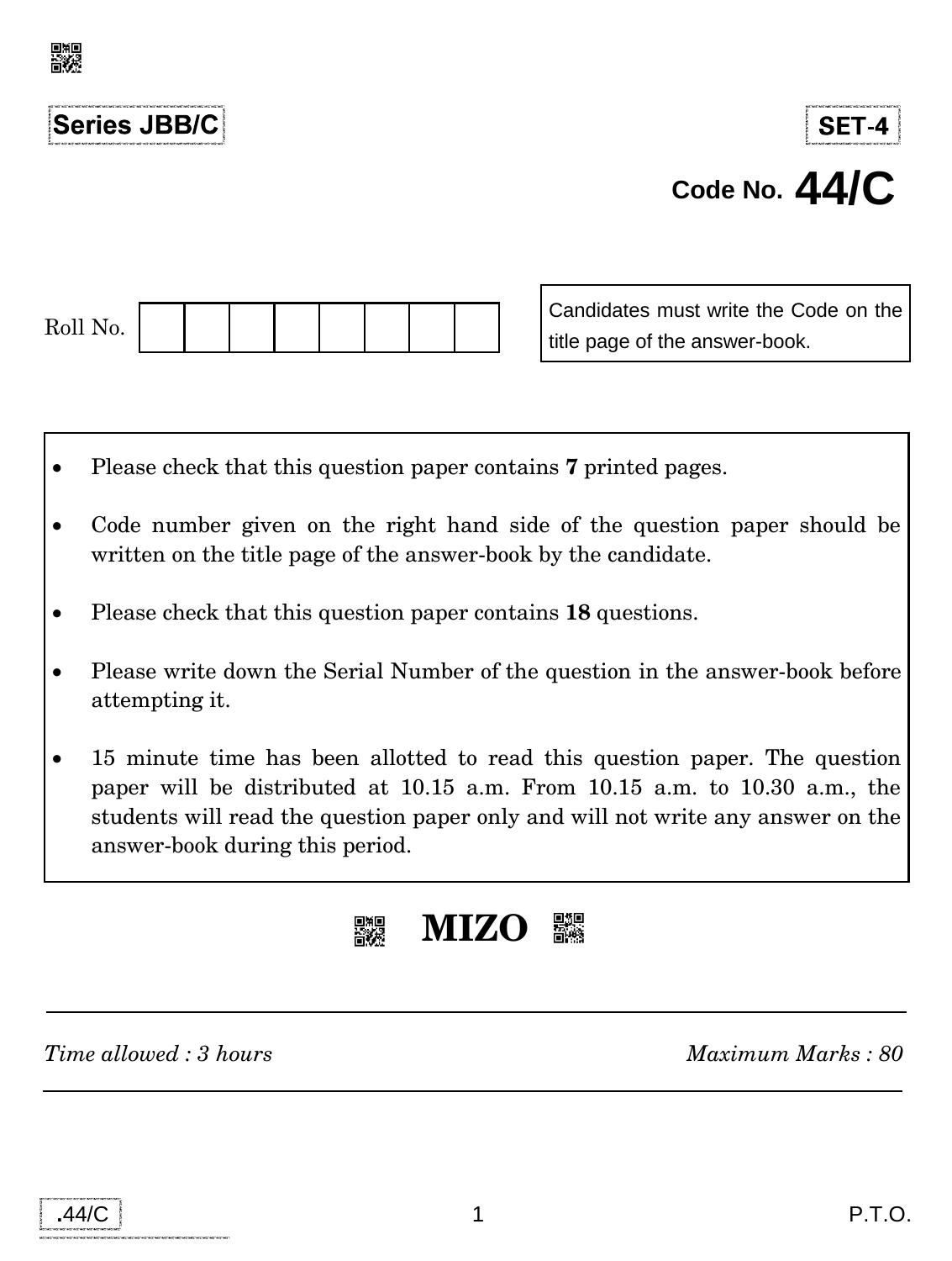

#### **SECTION A (Reading & Comprehension)**

#### **1.** A hnuaia thu hi ngun takin chhiar la, zawhnate hi chhang ang che. *15*

Literature hi khawvela mhringte ti hmasawntu ber a ni e, tiin sawi ila, kan sawi sual vak awm lo ve. Literature atang hian thil tam tak kan zir zel a, finna kan hmu chhuak tam tial tial a. Thil chhui dan leh zir dan thiamna min pe a, chu chuan mihringte hi min ti hmasawn thin a ni. Literature hi a awmzia berah chuan mihringten kan mamawh sawi nan mai ni lo, thil engemaw chhinchhiah reng tlak leh mite hriat ve tlak ni a kan sawi thin hi a ni. Chu chu ziak a chhinchhiah thlapin mamawh hun apianga chhiar theih turin min a lo vawng tha thin a ni.

Literature hian thlur bing leh awn lam bik a nei lo va, heng mihringte hmasawnna tura zirna chi hrang hrang – History te, geography te, economics te, politics te, sociology te anthropology leh philosophy lam thil zawng zawng pawh hi a luh chilh vek a, a tul dan ang zelin science leh mathematics lam thlengin a luh chilh vek a. Mifing tam takin thil an hmu chhuak a, chung an thil hriat thar leh hmuh chhuah thar chanchin mipuiin hre ve se an tih chu tawngkama sawi mai duh tawk lovin chanchinbuah emaw, lehkhabuah emaw ziakin an theh darh a, an vawng tha khiau bawk a ni.Hetiang thu hlu, mite tui halna tihreh sak tura mihring thinlung chhungril tak atanga thu mawi ber ber lo chhuak, a mawina leh ngaihnawmna mai ni lo, finna thuril ber ber nena in zem chiat leh a lo chhiar tute ti fing thei tur ni bawk si thuziak hi Literature an tih a chu a ni. Hetia kan sawi rual hian literature chu rilru lam thatna inzirtima (moral science) lawng lawng chu a ni si lo.

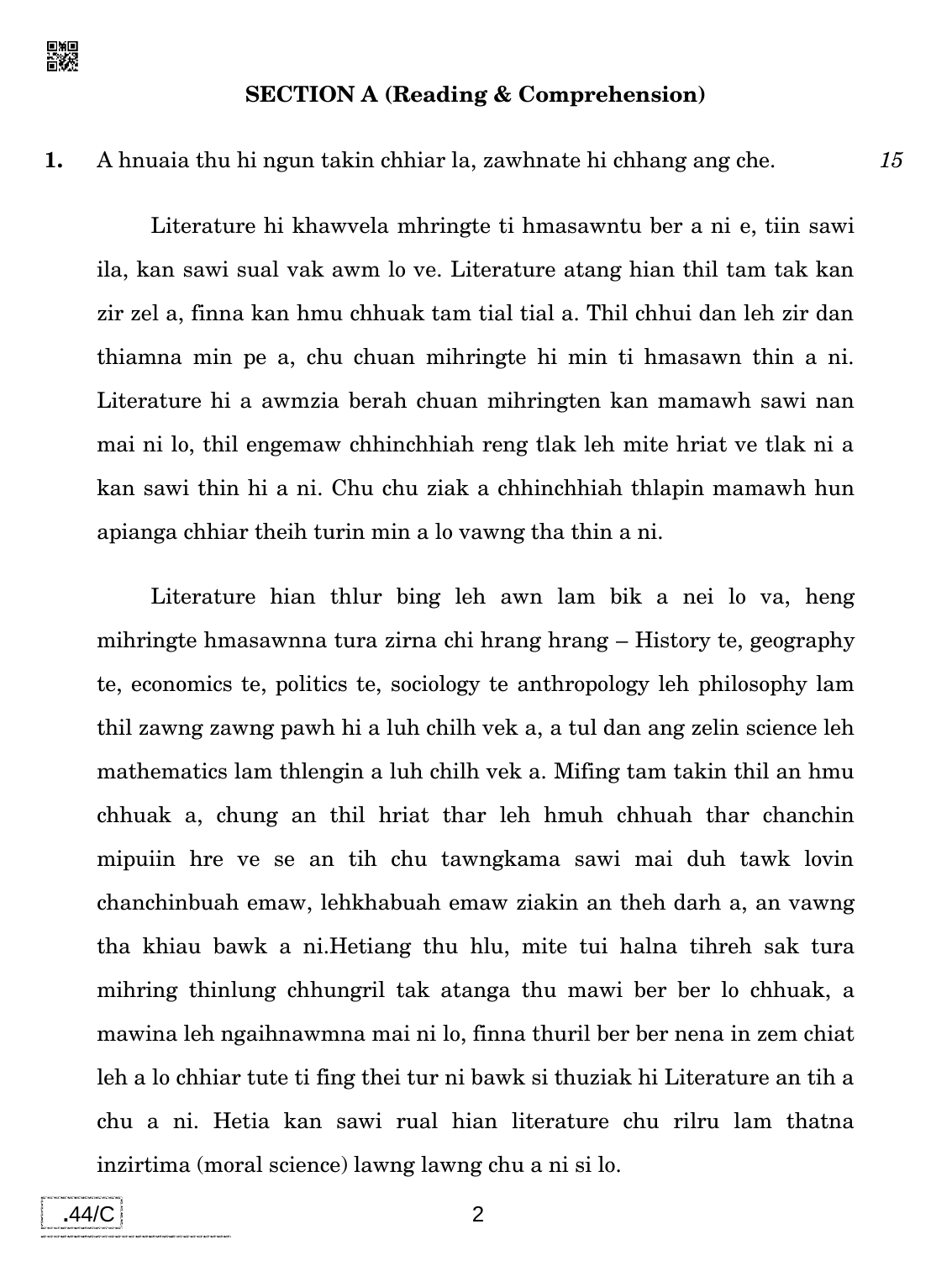Rilru a vawn, tawngkaa sawi chhuah leh thin ang hi chu, tawngkaa inhlan chhawn (oral literature) an ti thin. Hetiang thu inhlan chhawn hun lo danglam zelah a dawng sawngtu leh a sawi chhawngtu a zirin a danglam fo thin. Tuna Literature kan tih taka hi chu hun lo kal leh zel turah pawh danglam tawh lo tura ziaka chin chhiah fel thlap fel thlap leh vawn that hi a ni. English mi hla phuah thian John Keats'an 'Thu ziak mawi (arts) tak chu chatuan lawmna a ni e' a tih angin mihring hriat duh zawng, ngaihnawm a tih leh a hlimpui tur thufing leh suangtuahna ril zam vel in fawk khawm thuziak chuan hun rei tak atan hlutna kum – hlun a nei thin. Homera'n (65-8 BC) 'Thu leh hla tangkai em emna leh a hlutna chu rilru hlimna thlentu a nihna hi a ni'a tih pawh kha vawiin thleng hian a la dik reng a ni.

Heng zawhnate hi chhang rawh le : *26*=*12* (i) Mihringte ti hmasawntu ber pakhat ni a sawi chu engnge ? *2* (ii) Literature hian engnge min pek ? *2* (iii) Zirna chi hrang eng eng nge a huam ? *2* (iv) Oral Literature sawifiah teh. *2* (v) Keats-an thuziak mawi tak chu engnge a vuah ? *2* (vi) Literature hlutna ni a i hriat han sawi teh. *2* (vii) Heng thu hmang hian sentence han siam teh. *13*=*3* (a) Thlur bing. (b) Inhlan chhawng. (c) Literature.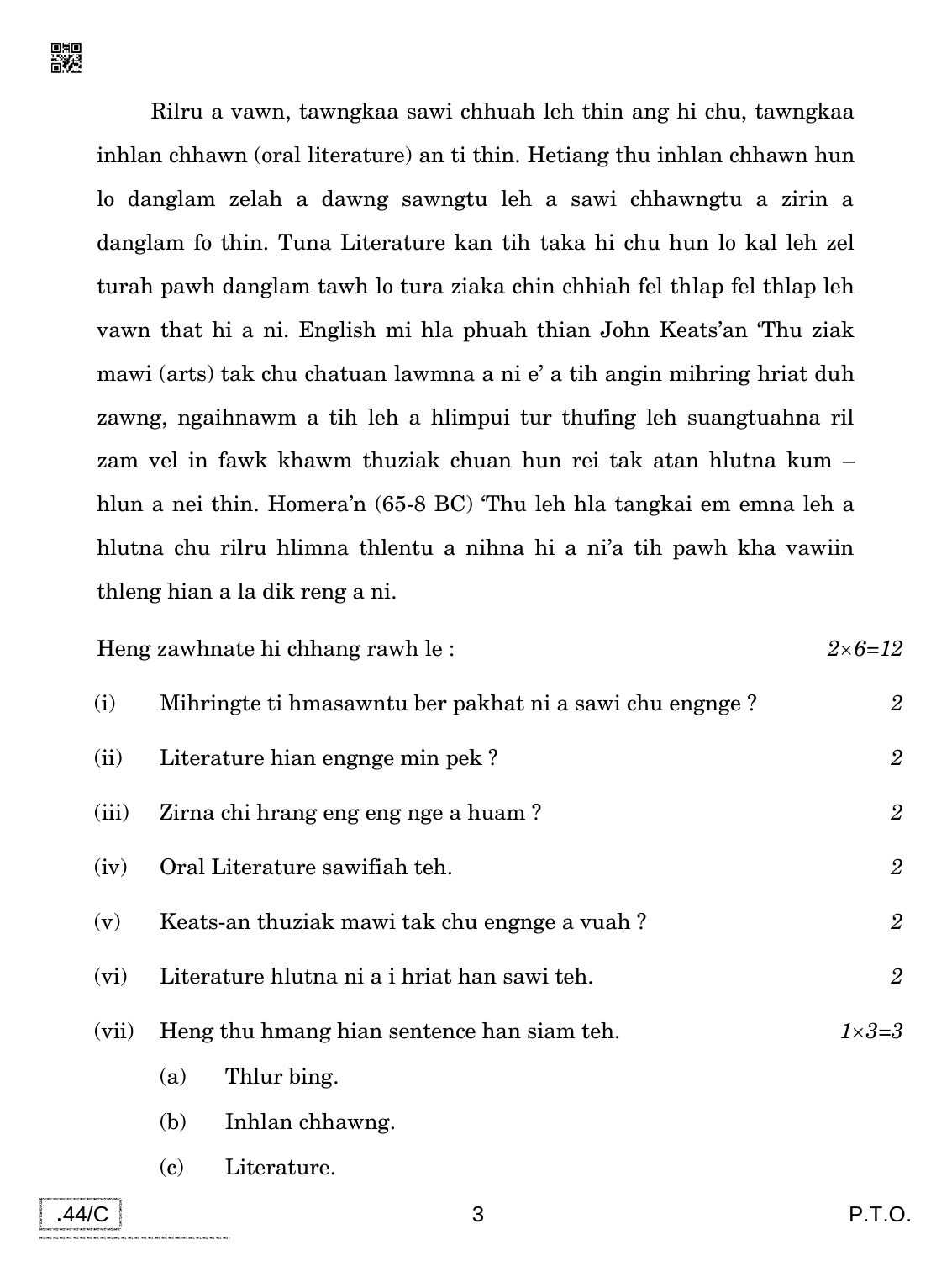

#### **SECTION B (Grammar)**

| 2. | Heng tawng upate hi hrilhfiah rawh:<br>$1 \times 3 = 3$             |                                     |  |  |
|----|---------------------------------------------------------------------|-------------------------------------|--|--|
|    | (a)                                                                 | Tui lai rap.                        |  |  |
|    | (b)                                                                 | Khawthlang zai.                     |  |  |
|    | (c)                                                                 | A khau kapin.                       |  |  |
|    |                                                                     |                                     |  |  |
| 3. | Hengte hi tawng upain engtin nge an sawi?<br>$1\times2=2$           |                                     |  |  |
|    | (a)                                                                 | Vak chhuak, leng vak vak mi.        |  |  |
|    | (b)                                                                 | Ti duh dah, duh hun huna kut thlak. |  |  |
|    |                                                                     |                                     |  |  |
| 4. | A hnuaia thute hi a hmaa thute nen zawm hun leh zawm loh hun tilang |                                     |  |  |
|    | turin sentence han siam teh.<br>1×3=3                               |                                     |  |  |

- (a) Biak buk.
- (b) Bangbo.
- (c) Dawhkan.
- **5.** Mood danglam vanga spelling lo danglam tilang turin sentence siam rawh.  $1 \times 3 = 3$ 
	- (a) Bal.
	- (b) Bia.
	- (c) Ziah.
- **6.** A hnuaia thute hi a danglam dan sawifiah la,a tichiang turin sentence  $2 \times 2 = 4$ 
	- (a) Tlu leh thlu.
	- (b) Vulh leh khawi.

**.**44/C **4**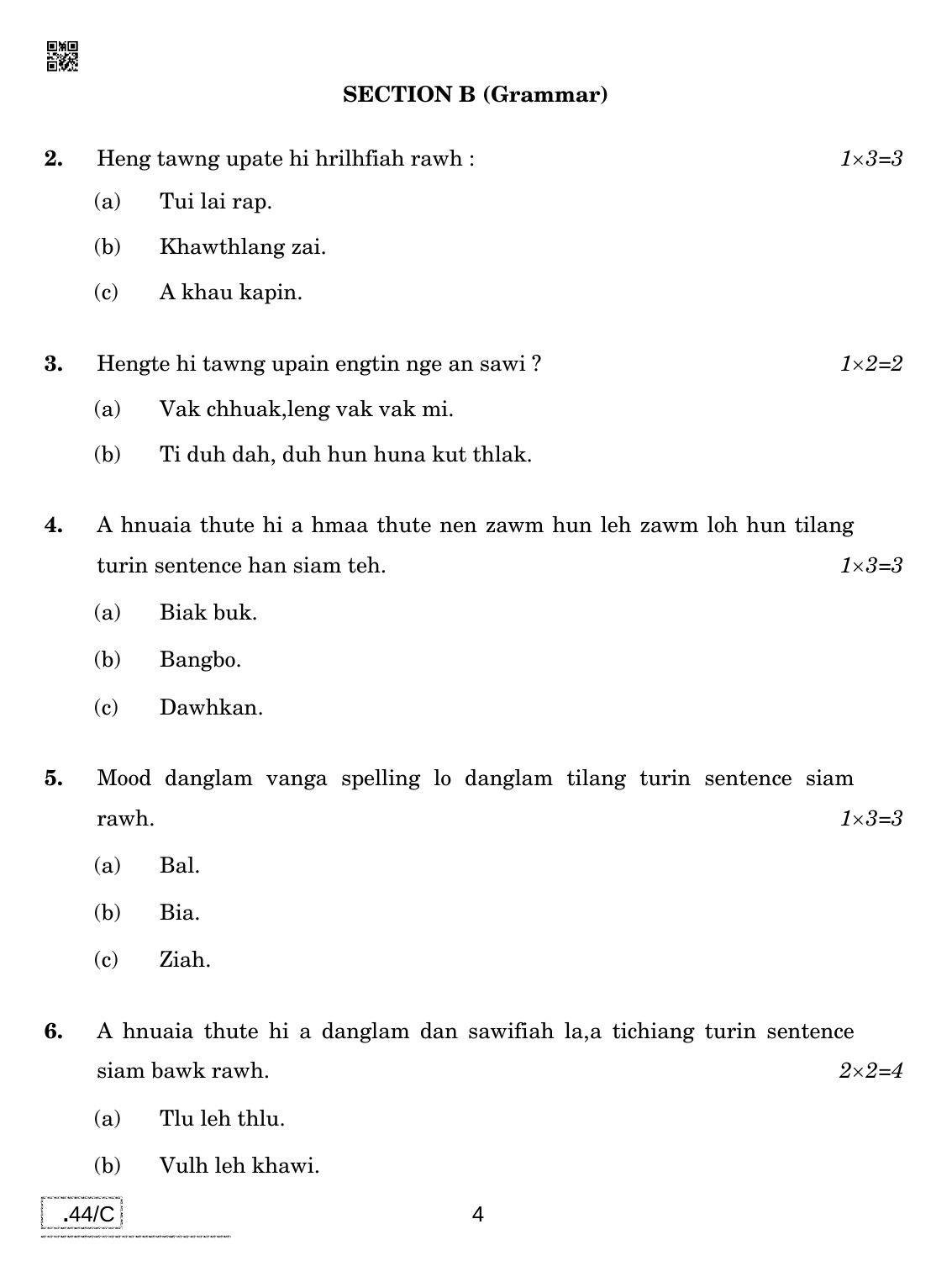#### **SECTION C (Composition)**

- **7.** (a) Tunlaia Social Media kan hman sual theih dan chung chang I thian nena in ngaih dan thumal 200 velin han ziak teh. *6*
	- (b) Hnam dang tawng, Mizo tawng ang a kan hman zui tak panga (5) han sawi teh. *15=5*
- **8.** I duh ber hmangin Essay thumal 500 velin han ziak teh. *10*
	- (a) Swash Bharat.
	- (b) Zirlaite tana Kohhran-a in hman dan tawk.
	- (c) Ramsa humhalh.
- **9.** A hnuaia thu hi ngun takin chhiar la,tawi kim si, hmun thuma thena hmun khat velin han kai tawi teh. *22=4*
	- (a) Tirhkoh Paulan, ''Tin lei chung zawng zawnga awm turin bul hrnun khat vekin hnam tin a siam a,an tan hun bi te a ruat a, an awmna ri te pawh a kham sak a'' ti a lo sawi hi hetia han chhiar hi chuan a lang fel thluam mai a. Mahse kan tana hun ruat leh ramri kham chungchangah ngaih dan a in rual thei lo va, hnam hrang hrang karah innghirnghona a lo chhuak a, harsatna chi hrang hrang a lo punlun belh zel bawk a. Hnam harang leh hnam hrang inkarah in hmel makna leh indona a lo chhuak ta thin a. History han chhiar ila hnam hrang hrang indona chanchinin a khat tlat a tih theih a ni. Mahse tunlai kan dinhmunah pawh hnam innghirnghona leh intihbuaina a la thleng zel a, a la thleng zel dawn pawh a ni mahna!
	- (b) Kum 1860 January thlaah khan Mizo-ho chu rammu turin mi 400-500 lai tur hi Fenny lui dungah an liam thla chiam mai a.Chumi thla vek ni 31-ah Chagulney-ah (Tripura) phaikuamah chuan in thahna rapthlak tak thawm a thang ta a ni. Hemi ni hian hemi lai phaikuama cheng hnam hrang hrang, Bengali te, Chakma te, Riang te leh Kuki dang te an lo zu run a lo ni a. An thawk chhuak thahnem bawk a, an hma zau viau mai; khaw sawm leh panga (15) an run a, an duh tawk hnuah an hal nghal zel bawk.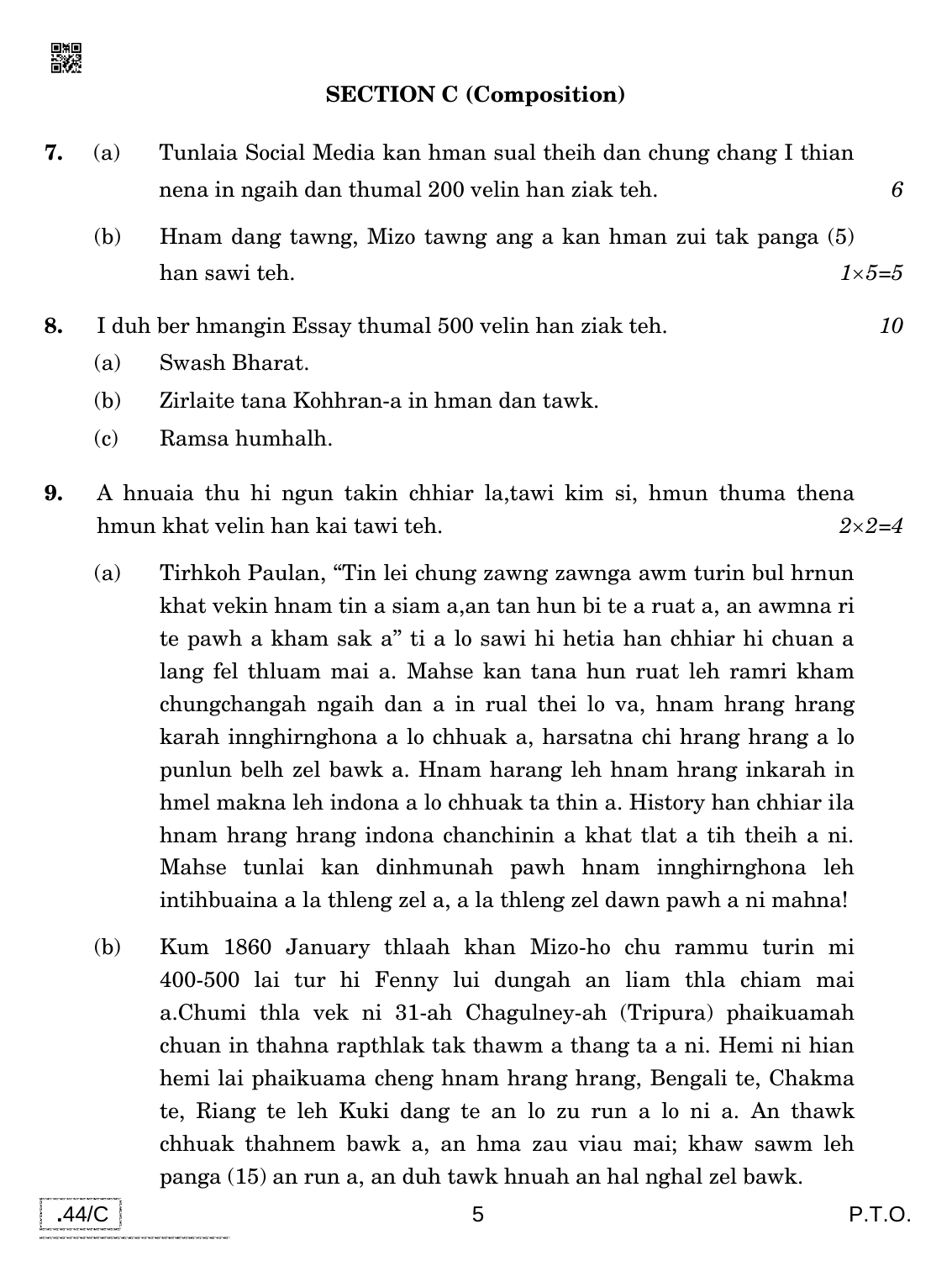# 日<br>日次

#### **SECTION D**

### **(Poetry)**

| 10. | I duh zawk hi a tobula chhuiin hrilhfiah rawh.<br>$1\times 4=4$    |                                                                    |                |  |  |  |  |
|-----|--------------------------------------------------------------------|--------------------------------------------------------------------|----------------|--|--|--|--|
|     | (i)                                                                | "Mi tawnah puan ang hlui tawh mah la,                              |                |  |  |  |  |
|     |                                                                    | Min nghilh bik suh Valrianga"                                      |                |  |  |  |  |
|     | (ii)                                                               | "Turni eng, khuangruahpui, romei tlang bawm,                       |                |  |  |  |  |
|     |                                                                    | Zing daiten daiten kawltu chawi mal an sawm;                       |                |  |  |  |  |
|     |                                                                    | Vau leh hrin, fak hlawh chang, ni hi,                              |                |  |  |  |  |
|     |                                                                    | Zirtu tan malsawm hlantu a lo ni."                                 |                |  |  |  |  |
| 11. | Ram Hmangaih hla' phuahtuin 'Mizoram leh Bethlehem a khai khin dan |                                                                    |                |  |  |  |  |
|     |                                                                    | kha han sawi teh.                                                  | $\overline{2}$ |  |  |  |  |
| 12. | Chhung khat laina hui khawm chungchanga mi mawh phurhna han sawi   |                                                                    |                |  |  |  |  |
|     | teh.                                                               |                                                                    | $\overline{2}$ |  |  |  |  |
| 13. | $1\times 4=4$<br>Mizo tawng tluangin han dah teh.                  |                                                                    |                |  |  |  |  |
|     | (a)                                                                | Ami hluanin awl ni reng a nei si lo.                               |                |  |  |  |  |
|     | (b)                                                                | Tlai ni kan leng, ningzu lo hian, chhum zing a lo kiang ta.        |                |  |  |  |  |
|     | (c)                                                                | Naktuk, nimin chang mai tur hi,<br>Liam tir lo teng aw a thlawnin. |                |  |  |  |  |

(d) Halloten kan len lai dawnin, Thlangkhuandim ka phal lo che.

**.44/C** 6